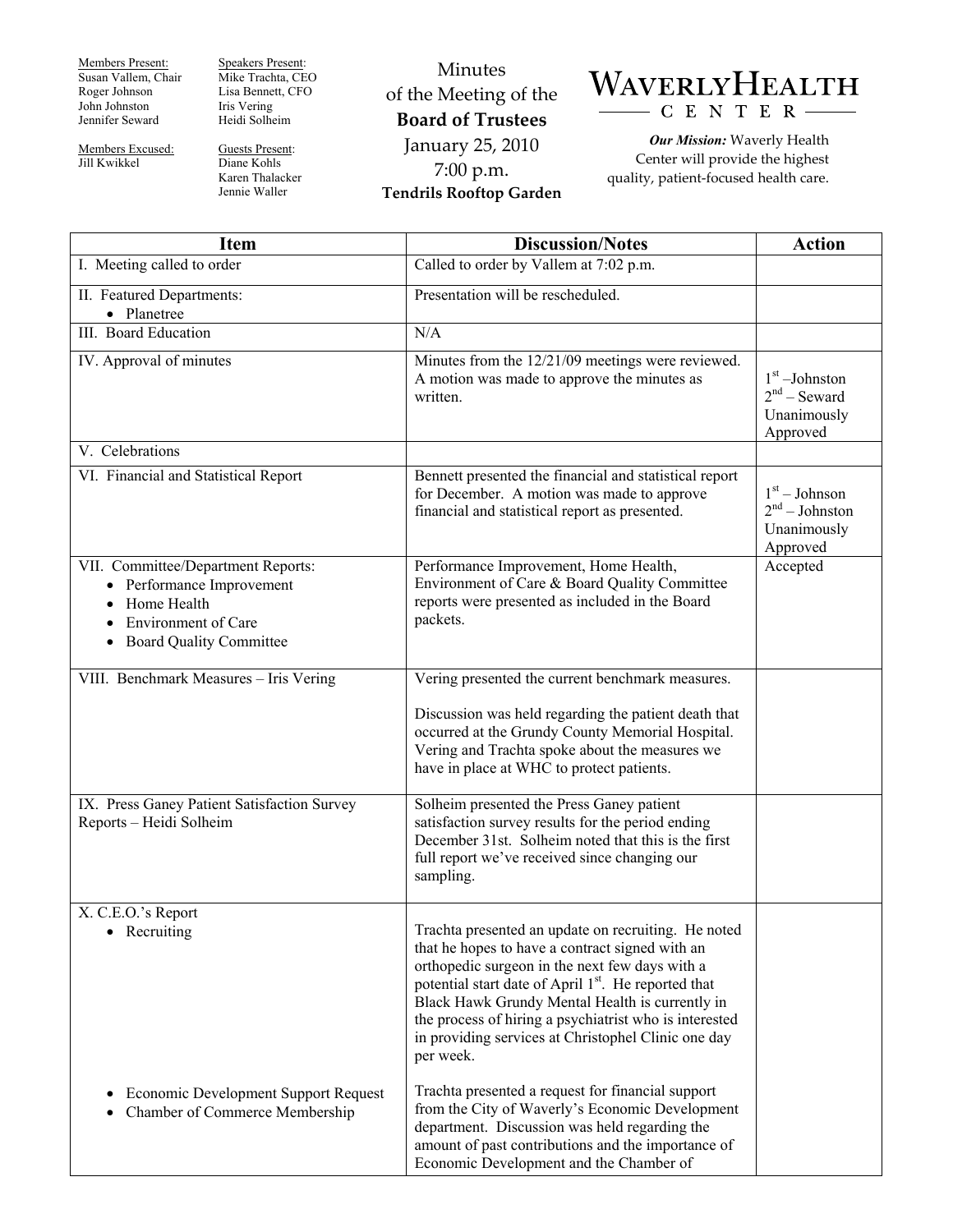|                                                | Commerce. A motion was made to approve \$5,000<br>in financial support to the City of Waverly for<br>Economic Development and \$10,000 in membership<br>support to the Chamber of Commerce.                                                                                                                                                                                                                                                                                                                                                                                                                                                                                        | $1st - Johnson$<br>$2nd - Johnston$<br>Unanimously<br>Approved |
|------------------------------------------------|------------------------------------------------------------------------------------------------------------------------------------------------------------------------------------------------------------------------------------------------------------------------------------------------------------------------------------------------------------------------------------------------------------------------------------------------------------------------------------------------------------------------------------------------------------------------------------------------------------------------------------------------------------------------------------|----------------------------------------------------------------|
| Legal Agreement                                | Trachta presented a request to continue our<br>partnership agreement for legal services with<br>Gallagher, Langlas & Gallagher, P.C.(GLG).<br>Thalacker excused herself from the meeting during<br>the discussion. Trachta discussed the value of the<br>services provided throughout the year. The Board<br>expressed interest in how other legal fees (for<br>specialized areas) have been impacted by our<br>arrangement with GLG. Bennett will email<br>information to the Trustees. A motion was made to<br>approve continuing the partnership agreement for<br>legal services with Gallagher, Langlas & Gallagher,<br>P.C. at a cost of \$31,500 for the 2010 calendar year. | $1st - Johnston$<br>$2nd - Johnson$<br>Unanimously<br>Approved |
| Cedar Valley Friends of the Family<br>Support  | Trachta presented a request for financial support<br>from Cedar Valley Friends of the Family. Trachta<br>reported that matter has previously gone through<br>intensive legal review by the firm of Dorsey $\&$<br>Whitney. Johnson noted that his wife does volunteer<br>work for CVFF. Vallem noted that her husband does<br>volunteer work for CVFF, and she does some<br>consulting work. Vallem recused herself from the<br>discussion. Based on the same premise used in<br>September, 2007, a motion was made to approve a<br>contribution of \$30,000 to CVFF.                                                                                                              | $1st$ – Seward<br>$2nd - Johnston$<br>Unanimously              |
| Waverly Shell Rock Training Support<br>Request | Trachta reported that we will likely be receiving a<br>request from the Waverly Shell Rock Schools to<br>provide financial assistance to hire an athletic trainer.<br>Information will be presented to the Board when a<br>request is received.                                                                                                                                                                                                                                                                                                                                                                                                                                    | Approved                                                       |
| Organizational Chart Revision                  | Trachta presented updates to the organizational chart.<br>Vering requested that Infection Control and<br>Occupational Health be listed under Employee and<br>Patient Safety. A motion was made to approve the<br>organizational chart revisions (including changes<br>requested by Vering) as presented.                                                                                                                                                                                                                                                                                                                                                                           | $1st - Johnson$<br>$2nd - Johnston$<br>Unanimously<br>Approved |
| <b>Strategic Planning</b>                      | Trachta presented a request to hire a consultant to<br>assist us in developing a new strategic plan. He<br>reported that this consultant has vast experience in<br>healthcare and could meet requirements for<br>timeliness to have the new strategic plan developed<br>in time for our budgeting process. Discussion was<br>held regarding the strategic planning process.<br>Vallem stressed the importance of having the Board<br>involved in the process. A motion was made to<br>approve hiring Alan Burgener to assist us in<br>developing a new strategic plan at a cost not to<br>exceed \$20,000.                                                                         | $1st - Johnson$<br>$2nd$ – Seward<br>Unanimously<br>Approved   |
| XI. Annual Business<br>• Nursing Annual Report | Solheim presented the Nursing Annual Report as<br>distributed. A motion was made to accept the report<br>as presented.                                                                                                                                                                                                                                                                                                                                                                                                                                                                                                                                                             | $1st$ – Seward<br>$2nd - Johnston$<br>Unanimously<br>Approved  |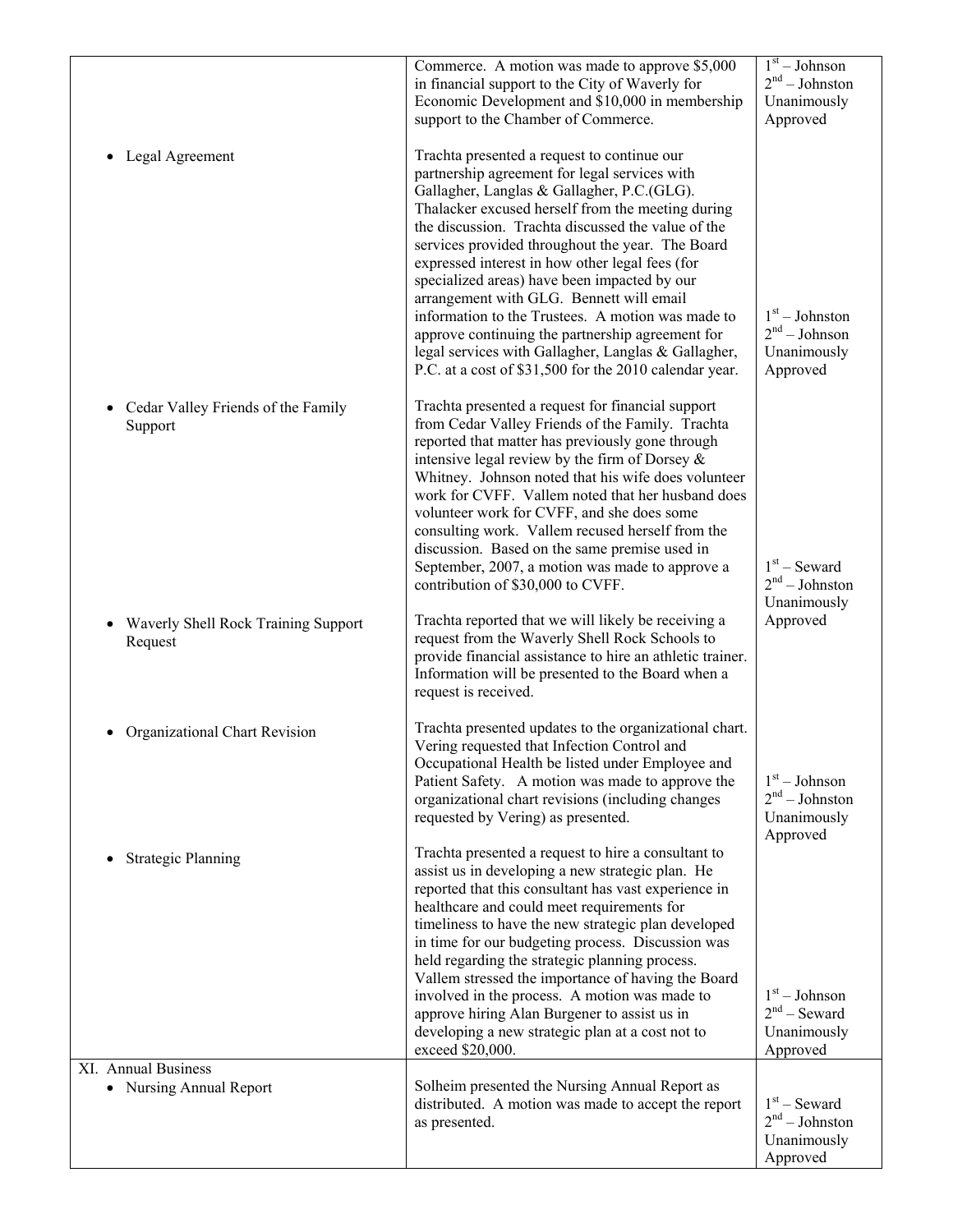| • Review of Board Bylaws                                    | Trachta presented proposed revisions to the Board<br>Bylaws as included in the Board packets. A motion<br>was made to approve the changes as presented.                                                                                                                                                                                           | $1st - Johnson$<br>$2nd - Johnston$<br>Unanimously                                   |
|-------------------------------------------------------------|---------------------------------------------------------------------------------------------------------------------------------------------------------------------------------------------------------------------------------------------------------------------------------------------------------------------------------------------------|--------------------------------------------------------------------------------------|
| • Review of Medical Staff Bylaws                            | Trachta presented the Medical Staff Bylaws for<br>review. The Bylaws were revised in September,<br>2009 and approved by the Medical Staff and the<br>Board at that time. No additional changes have been<br>made since that time. A motion was made to approve<br>the review of the Medical Staff Bylaws.                                         | Approved<br>$1st - Johnston$<br>$2nd$ – Seward<br>Unanimously                        |
| • Contracted Services Review                                | Trachta presented the list of sources of patient care<br>provided from outside of the health center as<br>included in the Board packets. The sources were<br>reviewed by the Medical Staff and approved by the<br>Executive Committee of the Medical Staff. A<br>motion was made to approve the resolutions as<br>presented.                      | Approved<br>$1st - Johnston$<br>2 <sup>nd</sup> – Johnson<br>Unanimously<br>Approved |
| <b>Confidentiality Statement</b>                            | Trachta presented the annual Confidentiality<br>statement. Board members reviewed and signed the<br>statement.                                                                                                                                                                                                                                    |                                                                                      |
| Duality & Conflict of Interest                              | Trachta presented the annual Duality and Conflict of<br>Interest statement. Board members reviewed and<br>signed the statement. It was noted that Roger<br>Johnson's statement from 2006 shall remain in<br>effect.                                                                                                                               |                                                                                      |
| • Authority of Health Center Environment of<br>Care         | Trachta presented the statement regarding the<br>authority of health center Environment of Care. A<br>motion was made to approve the statement as<br>presented.                                                                                                                                                                                   | $1st - Johnson$<br>$2nd$ – Seward<br>Unanimously<br>Approved                         |
| Election of Officers                                        | Susan Vallem was nominated for the position of<br>Chair of the Board of Trustees and Roger Johnson<br>was nominated for the position of Secretary of the<br>Board of Trustees. Vallem and Johnson both<br>accepted appointment to the positions as listed. A                                                                                      | $1st - Johnston$                                                                     |
|                                                             | motion was made to approve the appointment of<br>Vallem to the position of Chair and Johnson to the<br>position of Secretary of the Board of Trustees.                                                                                                                                                                                            | $2nd$ – Seward<br>Unanimously<br>Approved                                            |
| • Committee Assignments<br>Emergency Operations 2009 Annual | Trachta presented the current committee<br>appointments, noting the vacancies. The following<br>appointments were made:<br>Seward - Building & Grounds Committee, Alternate<br>Johnson - Finance Committee, Chair<br>Kwikkel - Finance Committee, Member<br>Kwikkel - Personnel Committee, Member<br>Johnson - Joint Conference Committee, Member |                                                                                      |
| Report                                                      | Trachta presented the Emergency Operations Annual<br>Report for 2009. A motion was made to approve the<br>report as presented.                                                                                                                                                                                                                    | $1st - Johnson$<br>$2nd$ – Seward<br>Unanimously<br>Approved                         |
| XII. Old Business                                           | None.                                                                                                                                                                                                                                                                                                                                             |                                                                                      |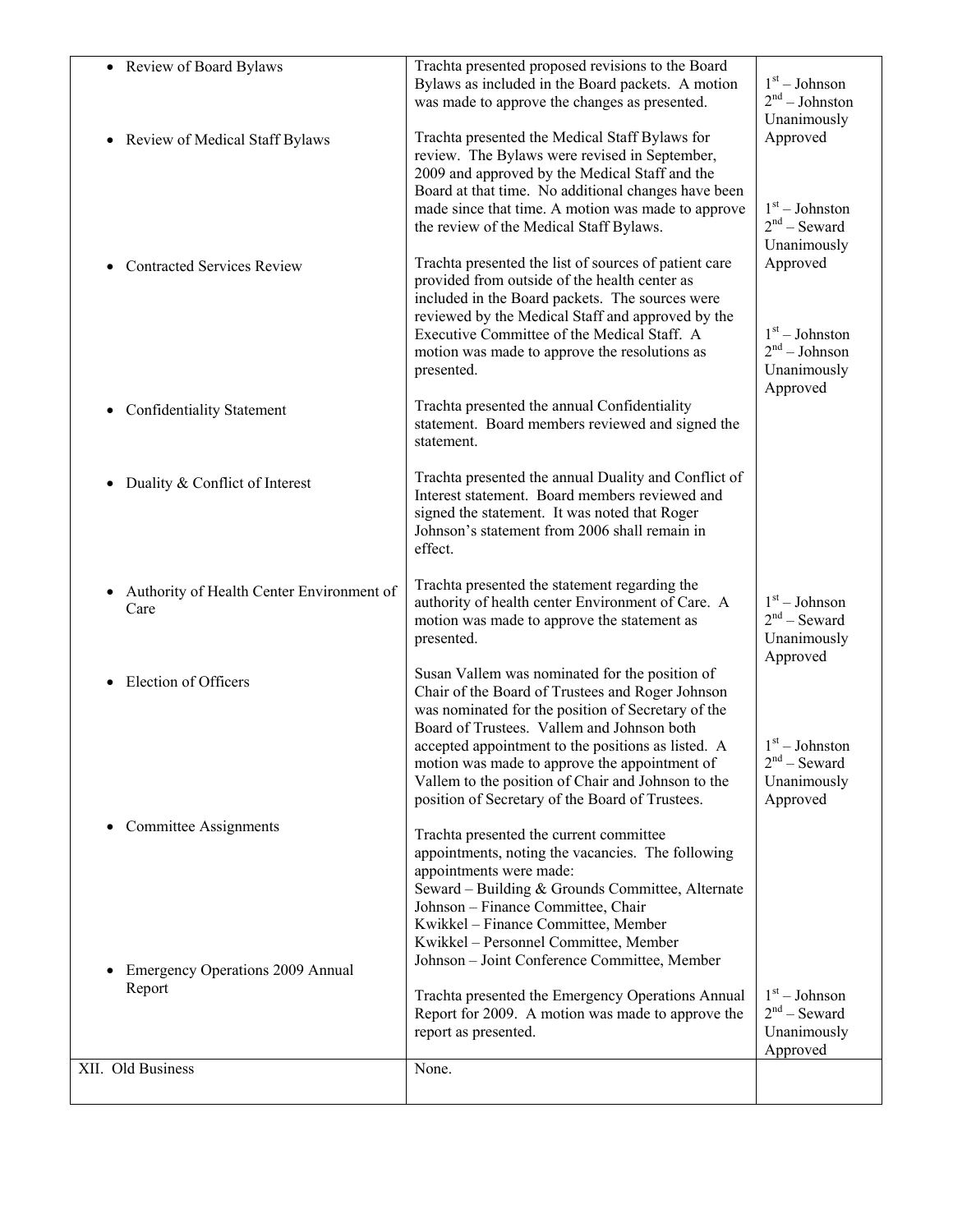| XIII. New Business                                                                                                                                                                                                                                                                                                                                                                                                                                                                                                                                                                                                                                                                                                                                                                                                             |                                                                                                                                                                                                                                                                             |                                                                |
|--------------------------------------------------------------------------------------------------------------------------------------------------------------------------------------------------------------------------------------------------------------------------------------------------------------------------------------------------------------------------------------------------------------------------------------------------------------------------------------------------------------------------------------------------------------------------------------------------------------------------------------------------------------------------------------------------------------------------------------------------------------------------------------------------------------------------------|-----------------------------------------------------------------------------------------------------------------------------------------------------------------------------------------------------------------------------------------------------------------------------|----------------------------------------------------------------|
| • Provisional Appointments to Medical<br>Staff:<br>Melanie Schwartz, ARNP-<br>٠<br>Consulting-Ancillary, Covenant                                                                                                                                                                                                                                                                                                                                                                                                                                                                                                                                                                                                                                                                                                              | Privileging items were presented as individually<br>listed at left. The files have been reviewed by the<br>Executive Committee of the Medical Staff. The<br>Executive Committee recommends approval. A<br>motion was made to approve all privileging items as               | $1st - Johnston$<br>$2nd - Johnson$                            |
| Provisional to Regular Appointment on<br>Medical Staff:<br>Rajeev Anugu, M.D. - Consulting,<br>Radiology, CVMS<br>Deniz Bastug, M.D. - Consulting,<br>٠<br>Plastic Surgery, Renaissance Plastic<br>Surgery<br>Benjamin May, M.D. - Courtesy,<br>٠<br>Radiology, NightHawk Radiology<br>Reappointments to Medical Staff:<br>$\bullet$<br>Amy Bodensteiner, PA-C - Active-<br>Ancillary, Family Practice, WHC<br>Martin Asis, M.D. - Courtesy,<br>п<br>Radiology, NightHawk Radiology<br>Mark Berger, M.D. - Courtesy,<br>٠<br>Radiology, NightHawk Radiology<br>Rene Ducret, M.D. - Courtesy,<br>٠<br>Radiology, NightHawk Radiology<br>Resignation from Medical Staff:<br>$\bullet$<br>Robert Grossett, M.D. - Courtesy,<br>Radiology, NightHawk Radiology<br>Richard Valente, M.D. - Consulting,<br>٠<br>Cardiology, Covenant | individually considered and recommended by the<br>Executive Committee of the Medical Staff.                                                                                                                                                                                 | Unanimously<br>Approved                                        |
| New/Revised Policies:<br>٠<br>See attached list of policy activity.<br>Orientation and Onboarding<br>٠<br>Bereavement Leave and Memorials<br>٠<br><b>Informed Consent</b><br>٠<br>Abbreviations, Acronyms and<br>П<br>Symbols<br>Consent for Release of Information                                                                                                                                                                                                                                                                                                                                                                                                                                                                                                                                                            | The policy activity report and policies were<br>presented for review as included in the Board<br>packets. A motion was made to approve the policy<br>activity and the policies as listed at left.                                                                           | $1st$ – Seward<br>$2nd - Johnston$<br>Unanimously<br>Approved  |
| Finance Committee                                                                                                                                                                                                                                                                                                                                                                                                                                                                                                                                                                                                                                                                                                                                                                                                              | Bennett reported that the Finance Committee met on<br>1/22/10. Minutes from said meeting were included<br>in the Board packet.                                                                                                                                              |                                                                |
| Capital Request - Christophel Clinic<br>Е<br>Furniture                                                                                                                                                                                                                                                                                                                                                                                                                                                                                                                                                                                                                                                                                                                                                                         | Bennett presented a capital request for furniture for<br>the Christophel Clinic at a cost not to exceed<br>\$20,583.92.                                                                                                                                                     |                                                                |
| Capital Request - Christophel Clinic<br>٠<br><b>Exam Tables and Scales</b>                                                                                                                                                                                                                                                                                                                                                                                                                                                                                                                                                                                                                                                                                                                                                     | Bennett presented a capital request for exam tables<br>and scales for the Christophel Clinic at a cost not to<br>exceed \$21,164.16. A motion was made to approve<br>both Christophel Clinic requests as presented.                                                         | $1st - Johnson$<br>$2nd$ – Seward<br>Unanimously               |
| Capital Request – Signage<br>Е                                                                                                                                                                                                                                                                                                                                                                                                                                                                                                                                                                                                                                                                                                                                                                                                 | Solheim presented a capital request for exterior<br>signage at a cost not to exceed \$18,135.60. This will<br>update existing signage and place lettering on the<br>building for our clinics. A motion was made to<br>approve the capital request for signage as presented. | Approved<br>$1st - Johnston$<br>$2nd - Johnson$<br>Unanimously |
| Capital Request - Glidescope                                                                                                                                                                                                                                                                                                                                                                                                                                                                                                                                                                                                                                                                                                                                                                                                   | Bennett presented a capital request for a Glidescope<br>at a cost not to exceed \$17,825. This equipment was                                                                                                                                                                | Approved                                                       |